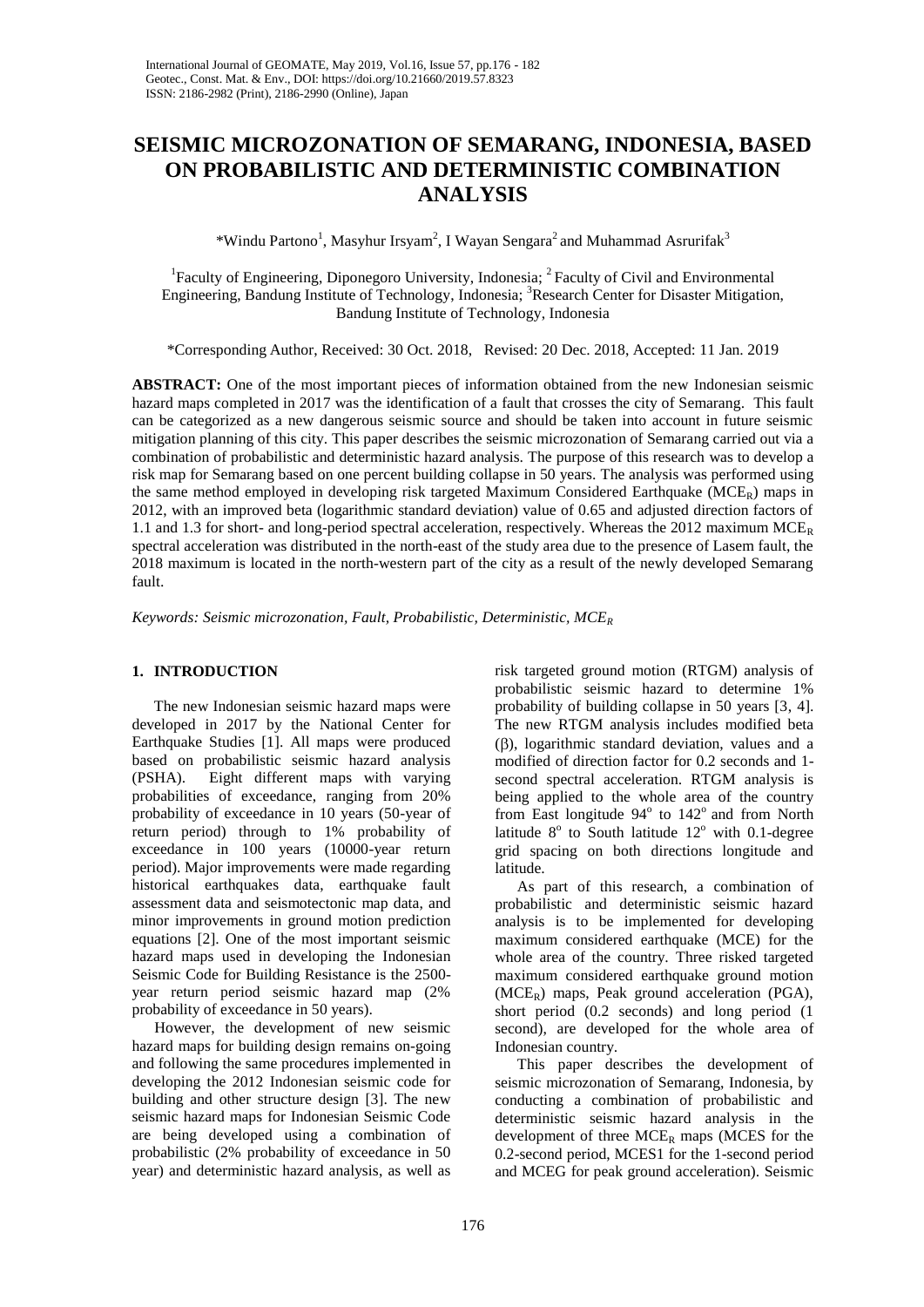microzonation of the city was implemented on 288 borehole locations by conducting weighted interpolation of the four closest points of the national MCES, MCES1 and MCEG result calculations. All borehole investigations were conducted during the period from 2009 until 2017 at a minimum of 30 m depth. Average shear wave velocity  $(V<sub>s</sub>30)$  were previously calculated using standard penetration test data (N-SPT) and conducting three empirical formulas proposed by [5], [6] and [7]. A comparative analysis was then carried out in this study to evaluate all MCES and MCES1 values calculated at 288 borehole locations based on 2018 and 2012 data. Fig. 1 shows a  $V<sub>S</sub>30$  map of Semarang, the borehole locations and two fault traces (Semarang and Lasem fault).



Fig.1  $V_s30$  map of Semarang, borehole locations and two fault traces

## **2. SEISMIC HAZARD ANALYSIS**

#### **2.1 Seismotectonic Data**

Major improvements to the seismotectonic data for the Semarang region were made for seismic hazard analysis. Seismotectonic data for the year 2010 seismic hazard analysis are dominated by 5 (five) shallow crustal fault sources (Cimandiri, Lembang, Yogya, Lasem, and Opak) and 1 (one) subduction source (Java Megathrust). In contrast, the 2017 seismic hazard analysis data [1] are characterized by 8 (eight) shallow crustal fault data (Cimandiri, Lembang, Baribis-Kendeng, Ciremai, Ajibarang, Opak, Merapi-Merbabu and Pati) clearly identified and located within a 500 Km radius of Semarang. The eight shallow crustal fault data can be divided into 26 (twenty-six) fault segments. Table 1 displays the seismotectonic data for the 26 fault segments used for seismic hazard analysis. Seismic parameters SR, SM, D, M, RS and SS in this table represent the slip rate (mm/year), seismic mechanism, dip (degree), the maximum magnitude (Mw), reverse-slip and strike-slip, respectively.

In the 2017 seismic hazard analysis, 1 (one) subduction source (Java Megathrust) was clearly identified and located on the southern part of Java island. For further 2018 seismic hazard analysis, Java subduction megathrust source can be divided into two segments: West and Central-East Java. Table 2 displays all parameter data used to analyze the Java subduction megathrust source, where L, W, SR and M stand for length (Km), width (Km), slip rate (cm/year) and maximum magnitude (Mw), respectively. Fig. 2 shows the seismotectonic map of Java Island used in PSHA development; the fault numbers displayed in Fig. 2 are related to the segment fault number listed in Table 1.

Table 1 Shallow crustal fault parameter data [1]

| No             | <b>Fault Segments</b> | <b>SR</b> | <b>SM</b> | D  | M   |
|----------------|-----------------------|-----------|-----------|----|-----|
| 1              | Cimandiri             | 0.55      | <b>RS</b> | 45 | 6.7 |
| $\overline{c}$ | Cibeber               | 0.40      | RS        | 45 | 6.5 |
| 3              | Rajamandala           | 0.1       | SS        | 90 | 6.6 |
| 4              | Lembang               | 2.0       | <b>SS</b> | 90 | 6.8 |
| 5              | Subang                | 0.1       | RS        | 45 | 6.5 |
| 6              | Cirebon-1             | 0.1       | RS        | 45 | 6.5 |
| 7              | Cirebon-2             | 0.1       | RS        | 45 | 6.5 |
| 8              | <b>Karang Malang</b>  | 0.1       | <b>RS</b> | 45 | 6.5 |
| 9              | <b>Brebes</b>         | 0.1       | RS        | 45 | 6.5 |
| 10             | Tegal                 | 0.1       | RS        | 45 | 6.5 |
| 11             | Pekalongan            | 0.1       | RS        | 45 | 6.5 |
| 12             | Weleri                | 0.1       | <b>RS</b> | 45 | 6.5 |
| 13             | Semarang              | 0.1       | RS        | 45 | 6.5 |
| 14             | Rawapening            | 0.1       | RS        | 45 | 6.5 |
| 15             | Demak                 | 0.1       | RS        | 45 | 6.5 |
| 16             | Purwodadi             | 0.1       | RS        | 45 | 6.5 |
| 17             | Cepu                  | 0.1       | RS        | 45 | 6.5 |
| 18             | Waru                  | 0.05      | RS        | 45 | 6.5 |
| 19             | Surabaya              | 0.05      | RS        | 45 | 6.5 |
| 20             | Blumbang              | 0.05      | RS        | 45 | 6.6 |
| 21             | Ciremai               | 0.1       | SS        | 90 | 6.5 |
| 22             | Ajibarang             | 0.1       | SS        | 90 | 6.5 |
| 23             | Opak                  | 0.75      | SS        | 60 | 6.6 |
| 24             | Merapi-Merbabu        | 0.1       | SS        | 90 | 6.6 |
| 25             | Pati                  | 0.1       | SS        | 90 | 6.5 |
| 26             | Lasem                 | 0.5       | SS        | 90 | 6.5 |

Table 2 Subduction parameter data [1]

| No | Segment      |     | W   | SR   |     |
|----|--------------|-----|-----|------|-----|
|    | West         | 320 | 200 | 40   | 8.8 |
|    | Central-East | 400 | 200 | L () |     |

Seismic hazard analysis was performed using earthquake data covering the period from 1901 to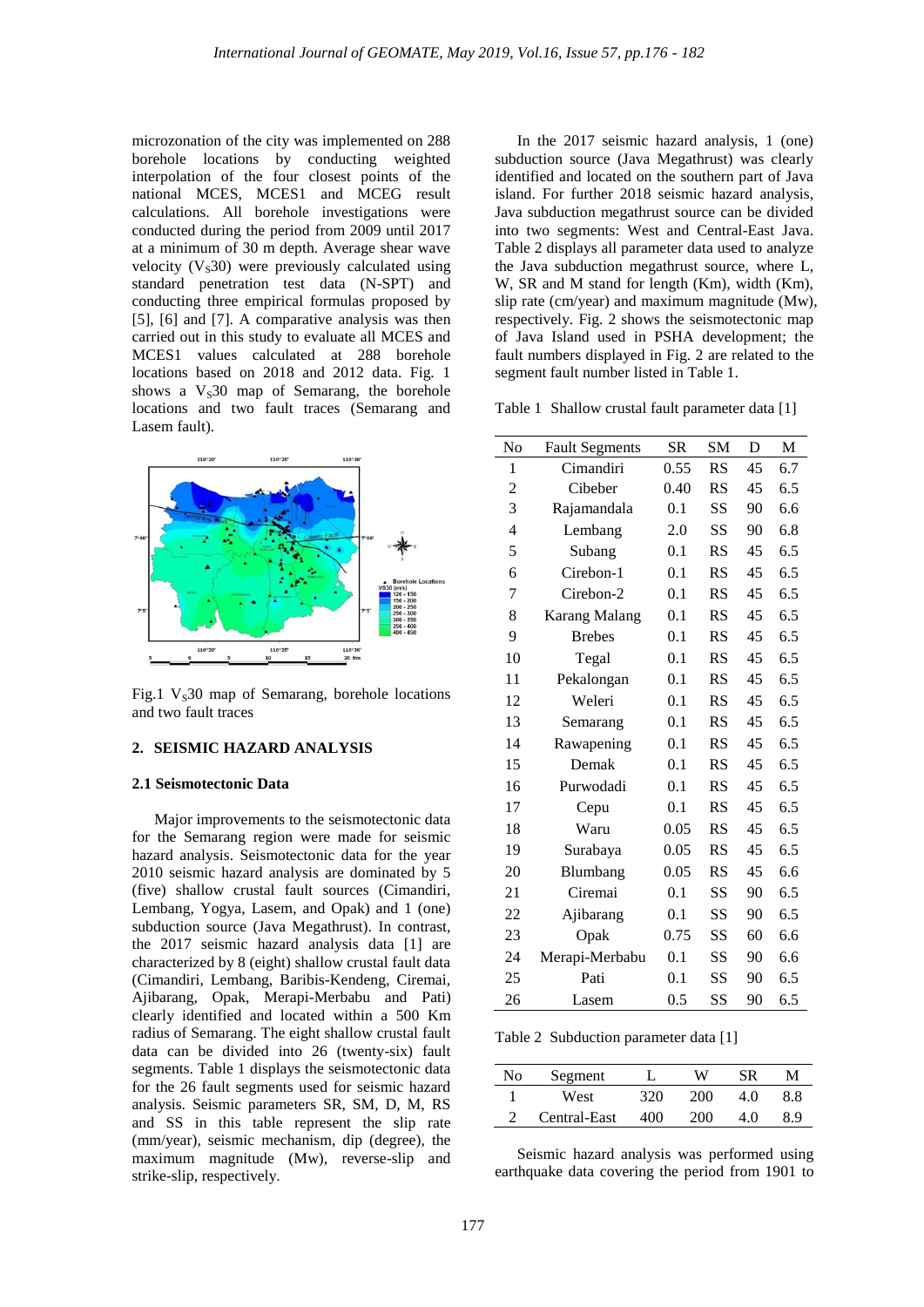2014 [2] collected from the Meteorological Climatological and Geophysical Agency (BMKG) with focal mechanism from the International Seismological Commission (ISC) databases, the EHB catalogue and Preliminary Determination of Epicenters (PDE) [2]. All hypocenter earthquake data have been relocated to the correct positions [2].



Fig.2 Seismotectonic map of Java Island

## **2.2 Ground Motion Prediction Equations**

The selection of an appropriate ground motion prediction equation (attenuation function) is essential for calculating or predicting spectral acceleration at a specific site. Following the same method implemented for the 2010 Indonesian seismic hazard maps, all attenuation function used for the 2017 seismic hazard maps were divided into four different seismic source mechanism: shallow crustal fault, shallow background, subduction megathrust (Interface) and deep background (Benioff). Compare to the 2010 seismic hazard maps, a minor improvement in attenuation function was applied for the 2017 seismic hazard maps, with a new attenuation function employed especially for the subduction interface [8] to replace attenuation function [9]**.** Table 3 shows all attenuation functions used in developing the 2017 Indonesian seismic hazard maps.

# **2.3 Probabilistic and Deterministic Hazard Analyses**

Both seismic hazard analyses, probabilistic (PSHA) and deterministic (DSHA), were performed to obtain spectral acceleration at bedrock elevation. PSHA was implemented using the total probability theorem [15]. Eq. (1) shows the basic formula to obtain the total average rate of exceedance of an earthquake  $(\lambda a^*)$  with an acceleration greater than the specific acceleration value  $a^*$ .  $P_m$  (m) and  $P_r(r)$  in this equation represent the probability distribution function for magnitude (m) and distance (r), respectively and v represents the mean rate of exceedance. DSHA was implemented using  $84<sup>th</sup>$  percentile, equal to 180% of median spectral acceleration.

| Table 3 Attenuation functions used for developing |
|---------------------------------------------------|
| 2017 seismic hazard maps                          |

| Seismic Mechanism                   | Attenuation             |
|-------------------------------------|-------------------------|
|                                     | <b>Functions</b>        |
| Shallow Crustal Fault               | $[10] - [12]$           |
| <b>Shallow Background</b>           | $[10] - [12]$           |
| Interface Megathrust                | $[8]$ , $[13]$ , $[14]$ |
| <b>Benioff Subduction Intraslab</b> | [9], [14]               |

$$
\lambda a^* = v \int \int (Pa > a^* |m, r) P_m(m) P_r(r) dr dm
$$
  
mr (1)

Following the same steps conducted in developing the 2010 national seismic hazard maps and 2012 national seismic code [3], integration of PSHA and DSHA was implemented to develop new 2018  $MCE_R$  maps for the entire territory of Indonesia. MCE<sub>R</sub> values were calculated by combining risk targeted ground motion analysis (RTGM) for a 1% probability of collapse in 50 years and 84<sup>th</sup> percentile deterministic seismic hazard analysis, with adjusted direction factors of 1.1 for 0.2 second period and 1.3 for 1 second period spectral acceleration, and conducting  $\beta$ (logarithmic standard deviation) equal to 0.65. The 2012 seismic code used a  $\beta$  value equal to 0.7, direction factors of 1.05 and 1.15 for short-period and long-period spectral acceleration, respectively. Eq. (2) and Eq. (3) express the log-normal distribution functions of building collapse capacity [3, 4] used in developing the RTGM maps, with 'c' representing spectral acceleration and  $c_{10\%}$  the  $10^{th}$ percentile collapse capacity.

$$
f_{F}(c) = \frac{1}{c\beta\sqrt{2\pi}} \exp\left[-\frac{\ln c - (\ln c_{10\%} + 1.28 \beta)^{2}}{2\beta^{2}}\right]
$$
(2)

$$
P[collaps] = \int_{0}^{\infty} f_F(c) P[S > c] dc
$$
 (3)

The schematic approach employed in combining PSHA and DSHA was first illustrated by [16], with this model adopted in the present study to calculate the  $MCE_R$  values (2018). Fig. 3 shows the graphical procedure used in developing the new 2018  $MCE_R$  values based on combining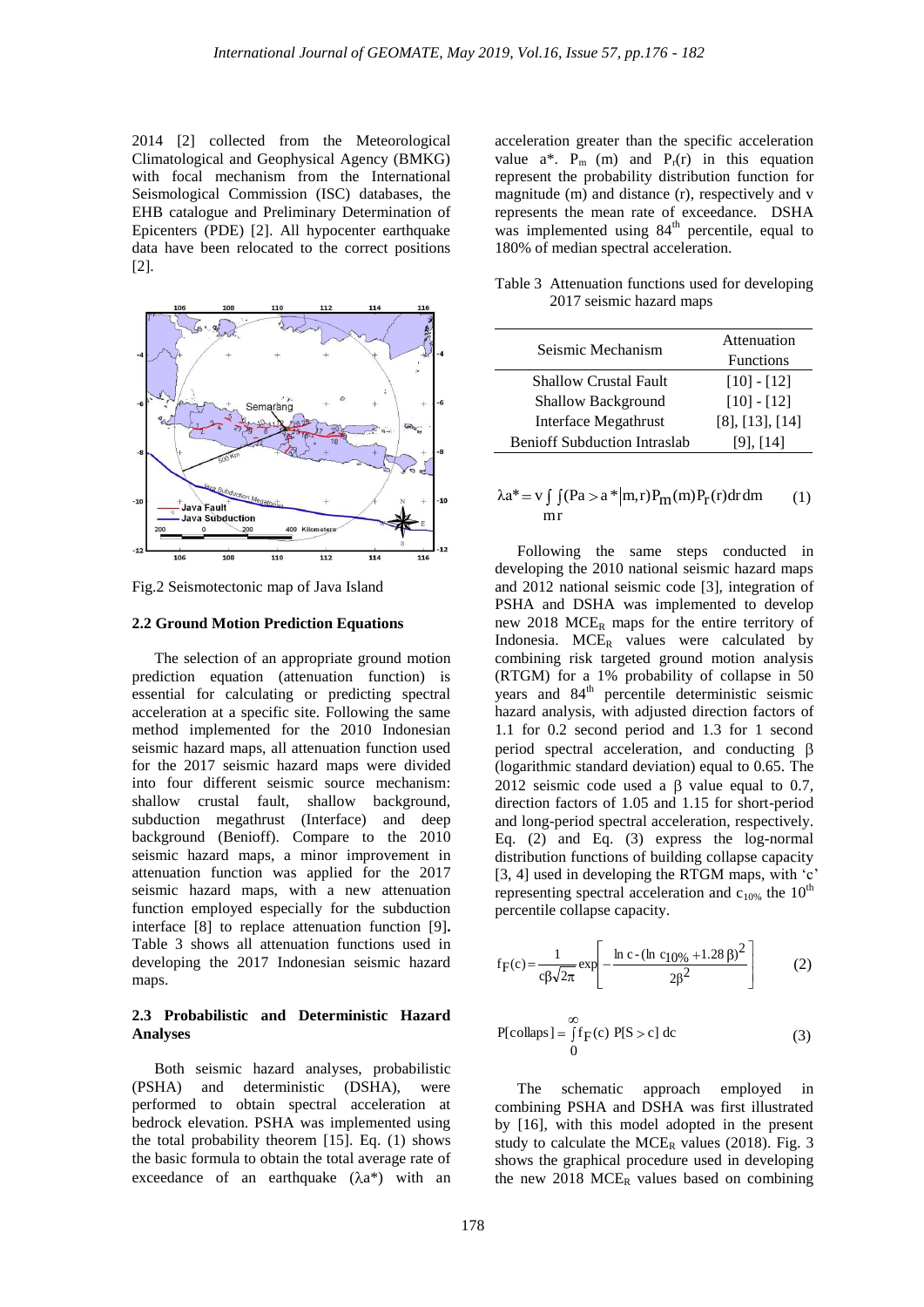RTGM and 84th percentile deterministic seismic hazard [3, 16 and 17].

Seismic microzonation of Semarang was carried out based on the obtained national  $MCE_R$ analysis results by combining risk targeted ground motion analysis (RTGM) for a 1% probability of collapse in 50 years and  $84<sup>th</sup>$  percentile deterministic seismic hazard analysis with an adjusted direction factor of 1.1 for 0.2 second period and 1.3 for 1 second period spectral acceleration.



Fig.3 MCE<sub>R</sub> 2018 design procedure

The analysis at 288 borehole locations was performed by conducting weighting interpolation for each borehole location to the four closest positions of national MCE<sub>R</sub> data. MCE<sub>R</sub> (MCEG, MCES, and MCRS1) values at each borehole location were interpolated using Eq. (4) and Eq. (5), where  $M_b$  represents  $MCE_R$  value at each borehole location. Mi is the national  $MCE_R$  value at point 'i' where  $i = 1$  to 4, 'di' represents the minimum distance from borehole location to point number 'i' and 'wi' is weight factor of each borehole location to point number 'i'.

$$
\operatorname{wi} = \frac{\frac{1}{4}}{\sum_{i=1}^{4} \frac{1}{4}} \tag{4}
$$

$$
M_b = \sum_{1}^{4} (wi * Mi)
$$
 (5)

#### **3. RESULTS AND DISCUSSIONS**

The analysis of MCEG, MCES, and MCES1 were performed at 288 borehole locations. Fig. 4, 5 and 6 show the produce 2018 MCEG, MCES and MCES1 maps, respectively. As can be seen in Fig. 4 and Fig. 5 maximum MCEG and MCES spectral acceleration values were identified in the western part of the city, with maximum MCEG are 0.45 g and maximum MCES is 0.95 g (g is gravitational acceleration). As can be seen in Fig. 6, the MCES1

values ranging between 0.35 g to 0.4 g are identified across the whole part of the city.

MCEG, MCES and MCES1 distributions in terms of  $V<sub>S</sub>30$  (i.e. their correlation) were applied for all 288 borehole locations. The purpose of the analysis is to obtain the correlation between  $V<sub>S</sub>30$ and MCEG, MCES and MCES1 values. The  $V<sub>S</sub>30$ value was implemented in the present study due to the important correlation between  $V<sub>s</sub>30$  and site class in developing surface spectral accelerations [17].



Fig.4 MCEG 2018 map for Semarang







Fig.6 MCES1 2018 map for Semarang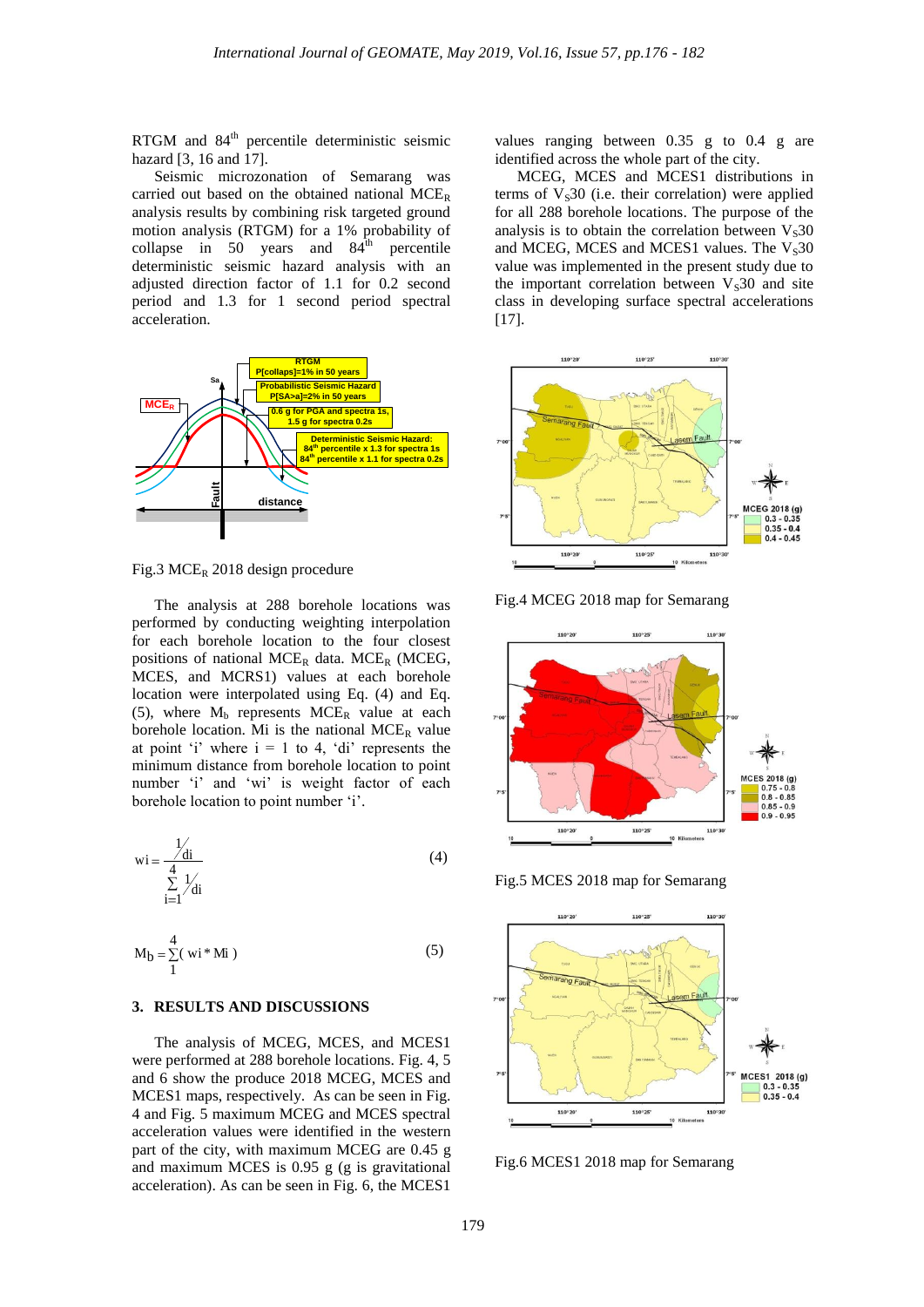The distributions of  $MCE_R$  2018 values (MCEG, MCES and MCES1) at the 288 borehole locations were thus developed based on  $V<sub>S</sub>30$ values producing the scatter distribution chart shown in Fig. 7. Analysis of this figure clearly reveals that MCEG, MCES and MCES1 show to a slight increase with increasing  $V<sub>s</sub>30$  values from 120 m/s to 420 m/s. Table 4 displays the distribution of average  $MCE_R$  (2018) values in terms of  $V<sub>S</sub>30$  and site soil class [18], where SE, SD and SC on this table represent soft, medium and hard soil, respectively.



Fig.7 MCEG, MCES and MCES1 (2018) distribution in terms of  $V<sub>S</sub>30$ 

Table 4 Average MCEG, MCES and MCES1 (2018) values

| $V_s30$     | Site  | <b>MCEG</b> | <b>MCES</b> | MCES <sub>1</sub> |
|-------------|-------|-------------|-------------|-------------------|
| (m/s)       | Class | (g)         | (g)         | (g)               |
| ${<}175$    | SЕ    | 0.35        | 0.78        | 0.35              |
| $175 - 350$ | SD    | 0.38        | 0.86        | 0.37              |
| $350 - 750$ | SС    | 0.39        | 0.88        | 0.38              |

Comparative analysis was then undertaken between 2012 and 2018 MCES and MCES1 values at 288 borehole locations. The purpose of the analysis is to obtain the difference between 2012 and 2018 MCES and MCES1 distribution in Semarang. Fig. 8 shows the distribution of 2012 MCES values and Fig. 9 shows the distribution of 2012 MCES1 values. As it can be seen in Fig. 8 the maximum 2012 MCES values were identified on the eastern part of the city with maximum of 1.4 g. Maximum 2012 MCES1 values were identified in the small eastern part of the study area with maximum of 0.5 g.

The difference between 2018 and 2012 MCES and MCES1 distribution values in terms of  $V<sub>S</sub>30$  is depicted in Fig. 10 and Fig. 11, respectively. Fig. 10 shows the difference between MCES (2018) and MCES (2012) values. As can be seen on this figure average MCES (2012) values are relatively greater than in MCES (2018) values. Table 5 shows the improvement of MCES values. As can be seen on this table the MCES (2018) is 84.33% to 86.41% lower than in MCES (2012) values.



Fig.8 MCES 2012 map of Semarang



Fig.9 MCES1 2012 map of Semarang



Fig.10 MCES 2018 and MCES 2012 distributions in terms of  $V<sub>s</sub>30$ 

Table 5 The difference between MCES (2018) and MCES (2012)

| $V_s30$     | <b>MCES</b><br>(2012) | <b>MCES</b><br>(2018) | $+/-$      |
|-------------|-----------------------|-----------------------|------------|
| (m/s)       | (g)                   | (g)                   |            |
| ${<}175$    | 0.90                  | 0.78                  | $-86.41\%$ |
| $175 - 350$ | 1.02                  | 0.86                  | $-84.33\%$ |
| >350        | 1.04                  | 0.88                  | $-84.93\%$ |

+: increase; -: decrease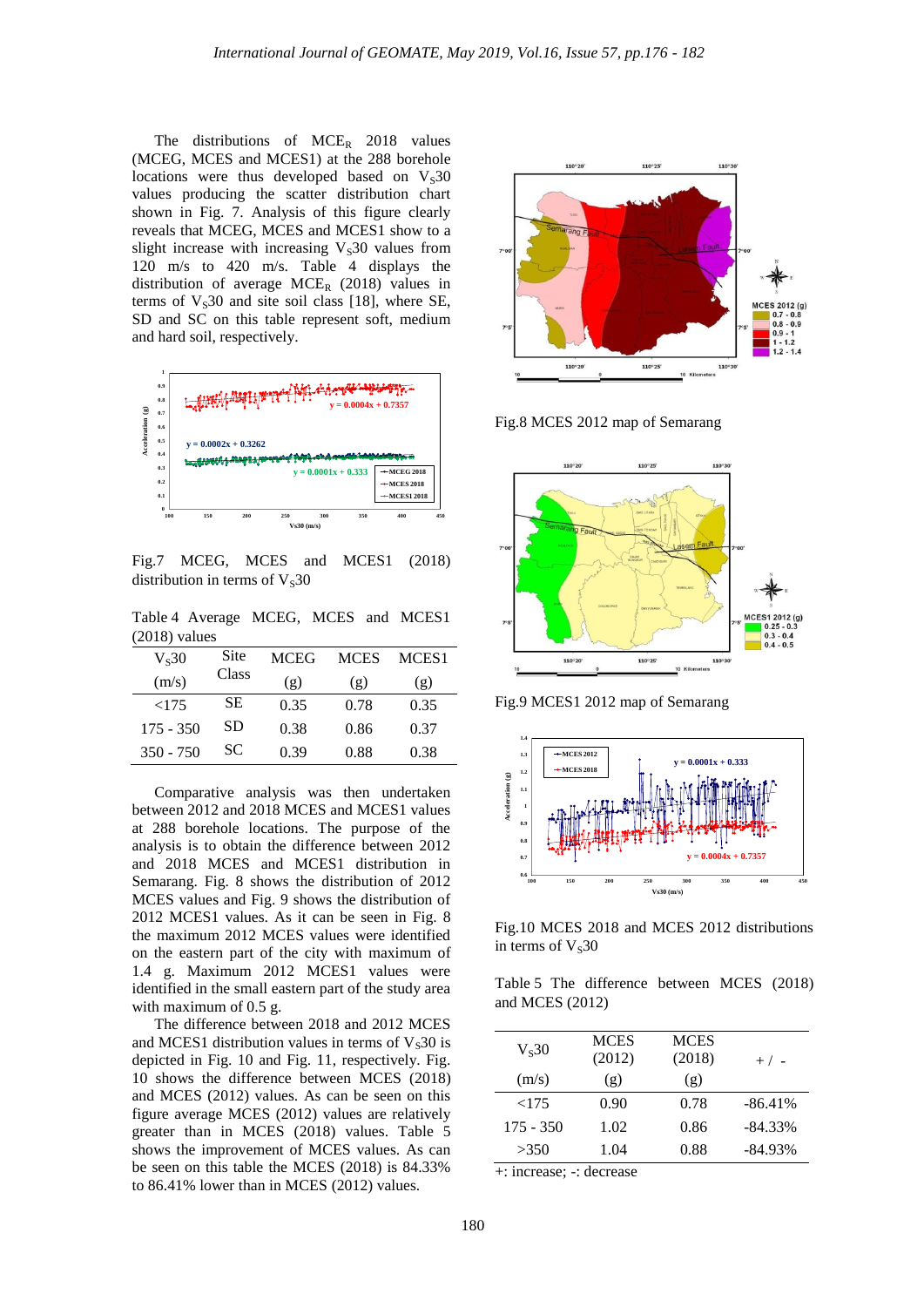Fig. 11 shows the difference between MCES1 (2018) and MCES1 (2012) values. As can be seen in this figure the MCES1 (2012) values are relatively smaller than in MCES1 (2018) values. Table 6 shows the improvement of MCES1 values. As can be seen on this table the MCES (2018) is 108.21% to 110.79% greater than in MCES1 (2012).

All MCES values in Table 5 and MCES1 values in Table 6 are divided into three different  $V<sub>s</sub>30$  categories which representing three different site soil classes [18]. Based on Fig 10 and Fig 11, MCES and MCES1 values exhibit a positive linear relationship with  $V<sub>S</sub>30$  values. All MCES and MCES1 2018 and 2012 values are calculated at 288 borehole locations.



Fig.11 MCES1 (2018) and MCES1 (2012) distributions in terms of  $V<sub>S</sub>30$ 

Table 6 The difference between MCES1 (2018) and MCES1 (2012)

| $V_s30$     | MCES <sub>1</sub><br>(2012) | MCES <sub>1</sub><br>(2018) | $+/-$      |
|-------------|-----------------------------|-----------------------------|------------|
| (m/s)       | (g)                         | (g)                         |            |
| <175        | 0.31                        | 0.35                        | $+110.79%$ |
| $175 - 350$ | 0.34                        | 0.37                        | $+108.21%$ |
| >350        | 0.35                        | 0.38                        | $+108.29%$ |

+: increase; -: decrease

## **4. CONCLUSIONS**

Seismic microzonation of Semarang, Indonesia, was implemented based on the combination of probabilistic and deterministic seismic hazard analyses. Risk targeted ground motion (RTGM) analysis was conducted using a  $\beta$ value of 0.65 and adjusted direction factors of 1.1 for 0.2 second period spectral acceleration and 1.3 for 1 second period spectral acceleration was implemented in this study. The purpose of this study was to evaluate the distribution of maximum considered earthquake  $(MCE_R)$  values across Semarang based on the new 2017 seismic hazard maps. Comparative analysis was then undertaken with  $MCE_R$  (2012) values, which were used previously in the development of the 2012 Indonesian seismic code.

Maximum 2018  $MCE_R$  (MCES and MCES1) values for Semarang are distributed in the northwestern part of the city at a maximum of 0.45 g for MCEG, 0.95 g for MCES and 0.4 g for MCES1. This pattern is the opposite of that identified in  $2012 \text{ MCE}_R$  distribution values, with  $2012 \text{ MCE}S$ and MCES1 maximum are identified on the northeastern part of the city.

Comparative analysis was also implemented in this study by comparing 2018 and 2012 MCE<sub>R</sub> values. The analysis was performed for MCES and MCES1 values at 288 borehole locations. On average, the MCES (2018) values are 84.33% to 86.41% lower than the MCES (2012) values. However the MCES1 (2018) values are 108.21% to 110.79% greater than the MCES1 (2012) values.

## **5. ACKNOWLEDGMENTS**

The authors would like to thank the Ministry of Public Works and Human Settlements Indonesia and National Center for Earthquake Studies for providing data and technical supports during the development of this study.

#### **6. REFERENCES**

- [1] Pusat Studi Gempa Nasional, Peta Sumber Dan Bahaya Gempa Indonesia Tahun 2017, Pusat Litbang Perumahan dan Pemukiman, Kementerian Pekerjaan Umum dan Perumahan Rakyat (National Center for Earthquake Studies, Indonesian Seismic Sources and Seismic Hazard Maps 2017, Centre for Research and Development of Housing and Resettlement, Ministry of Public Works and Human Settlements), ISBN 978-602-5489-01-3, 2017, pp. 1-377.
- [2] Irsyam M., Hendriyawan, Natawijaya D.H., Daryono M.R., Widiyantoro S., Asrurifak M., Meilano I., Triyoso W., Hidayati S., Rudiyanto A., Sabarudin A. and Faisal L., Development of new seismic hazard maps of Indonesia,<br>Proceedings of the 19<sup>th</sup> International Proceedings of the  $19<sup>th</sup>$  International Conference on Soil Mechanics and Geotechnical Engineering, Seoul, 2017, pp. 1525-1528.
- [3] Sengara I.W., Irsyam M., Sidi I.D., Mulia A., Asrurifak M. and Hutabarat D., Development of Earthquake Risk-Targeted Ground Motions for Indonesian Earthquake Resistance Building Code SNI 1726-2012, Proceedings of the  $12<sup>th</sup>$ International Conference on Applications of Statistics and Probability in Civil Engineering,